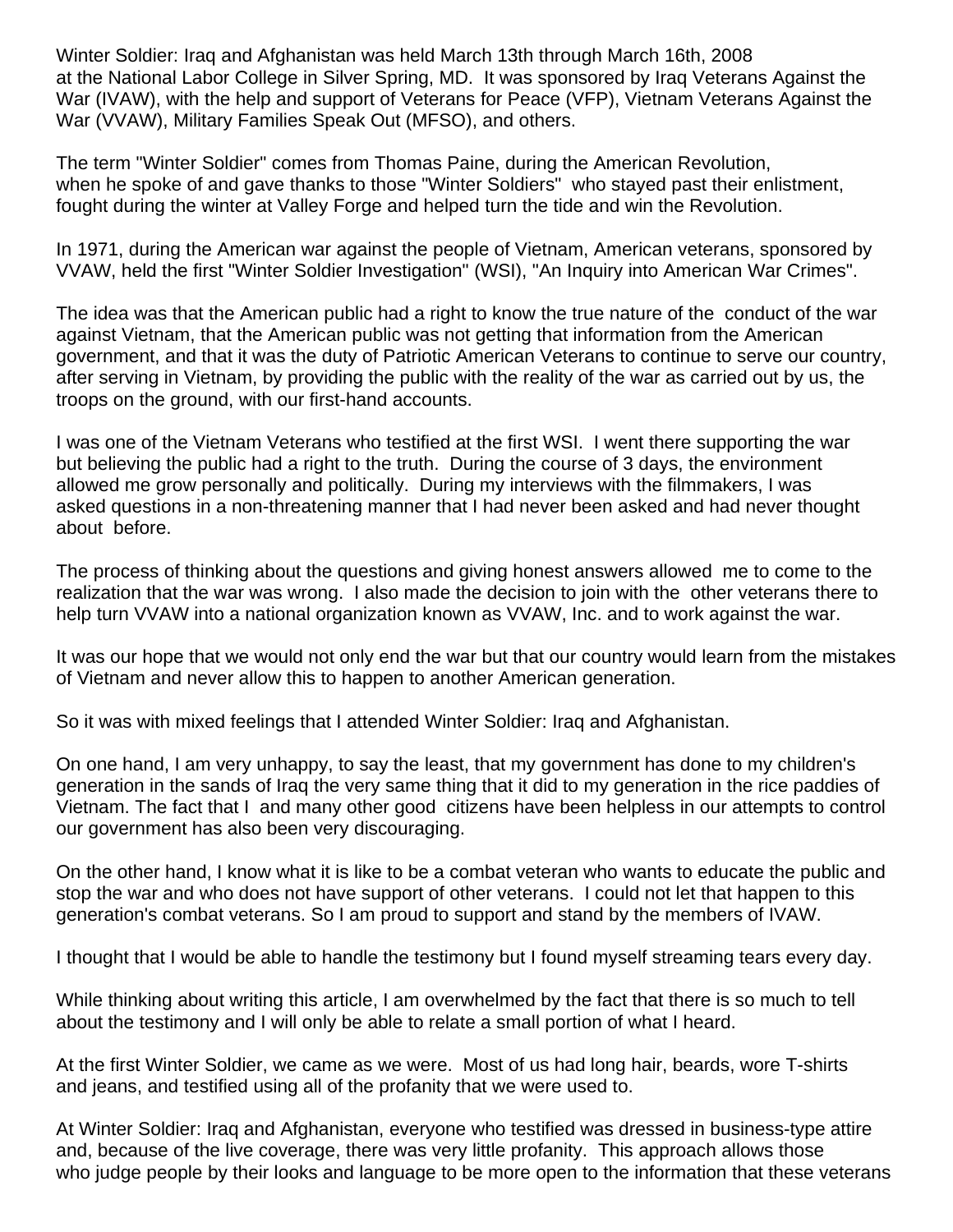have brought with their first-hand accounts. This was a smart idea.

Winter Soldier: Iraq and Afghanistan lasted 4 days and consisted of 13 panels. The panels were: **Winter Soldier and the Legacy of GI Resistance Rules of Engagement: Part 1 The Crisis in Veterans' Healthcare Corporate Pillaging and Military Contractors Rules of Engagement: Part 2 Aims of the Global War on Terror: the Political, Legal, and Economic context of Iraq and Afghanistan Divide to Conquer: Gender and Sexuality in the Military Racism and War: the Dehumanization of the Enemy: Part 1 Racism and War: the Dehumanization of the Enemy: Part 2 Civilian Testimony: The Cost of War in Iraq and Afghanistan The Cost of the War at Home The Breakdown of the Military The Future of GI Resistance**

I have 24 pages of notes from these 4 days and I am going to touch on some of the things that impacted me the most. There was a kind of magic at the first Winter Soldier that was repeated at the second.

When veterans come home from war, they become dispersed throughout our civilian society. Regardless of which war we fought in, we tend not to share our painful experiences with others, especially those who are close to us. Many of us feel that civilians will not understand us, that they do not understand the real nature of warfare, or that they will be judgmental. We don't want to burden our loved ones with our pain so we keep it inside of us, where sometimes it festers and explodes in fits of anger that we don't even always understand. This is not healthy and some of our PTSD (post-traumatic stress disorder) spreads to the very loved ones we try to protect with our silence.

At Winter Soldier, we become surrounded by others just like ourselves. We know that there will be lots of understanding and support. This allows us to make ourselves vulnerable, open up and bare our souls. This is very therapeutic for us and is as important to me as is giving the public an accurate picture of what we are doing on the ground.

My good friend Zollie Goodman testified on "**The Crisis in Veterans' Healthcare"** panel. Zollie and his wife Daisy have become good friends of my wife Sherry and me. They stay with us whenever they visit Gainesville. Zollie testified about how, while he was deployed, Daisy started having complications with her pregnancy. She was unable to get medical help and lost their child. Daisy sat with us during Zollie's testimony and was devastated. Later, I asked them why they had never told us about this. Daisy said that it was a private matter and they did not tell people about it because it was too painful. They did not intend to share this story when they went to Winter Soldier, but the atmosphere there, with everyone opening up and making themselves vulnerable, allowed them to also open up and get some of that weight off of their shoulders. This is the magic that I am talking about.

On the same panel, Joyce and Kevin Lucey testified. Their son, Corporal Jeffrey Lucey, was having psychological problems after coming home from Iraq. He tried to get help at the VA. The red tape, run-around and long delays in being able to get help ended when Joyce and Kevin came home to find their son Jeffrey dead -- he had hung himself. Kevin told us how the night before, Jeffrey asked his dad if he could sit on his lap. His father rocked Jeffrey, a combat Marine, on his lap as they held on to each other. It was Jeffrey's last place of refuge. In his suicide letter,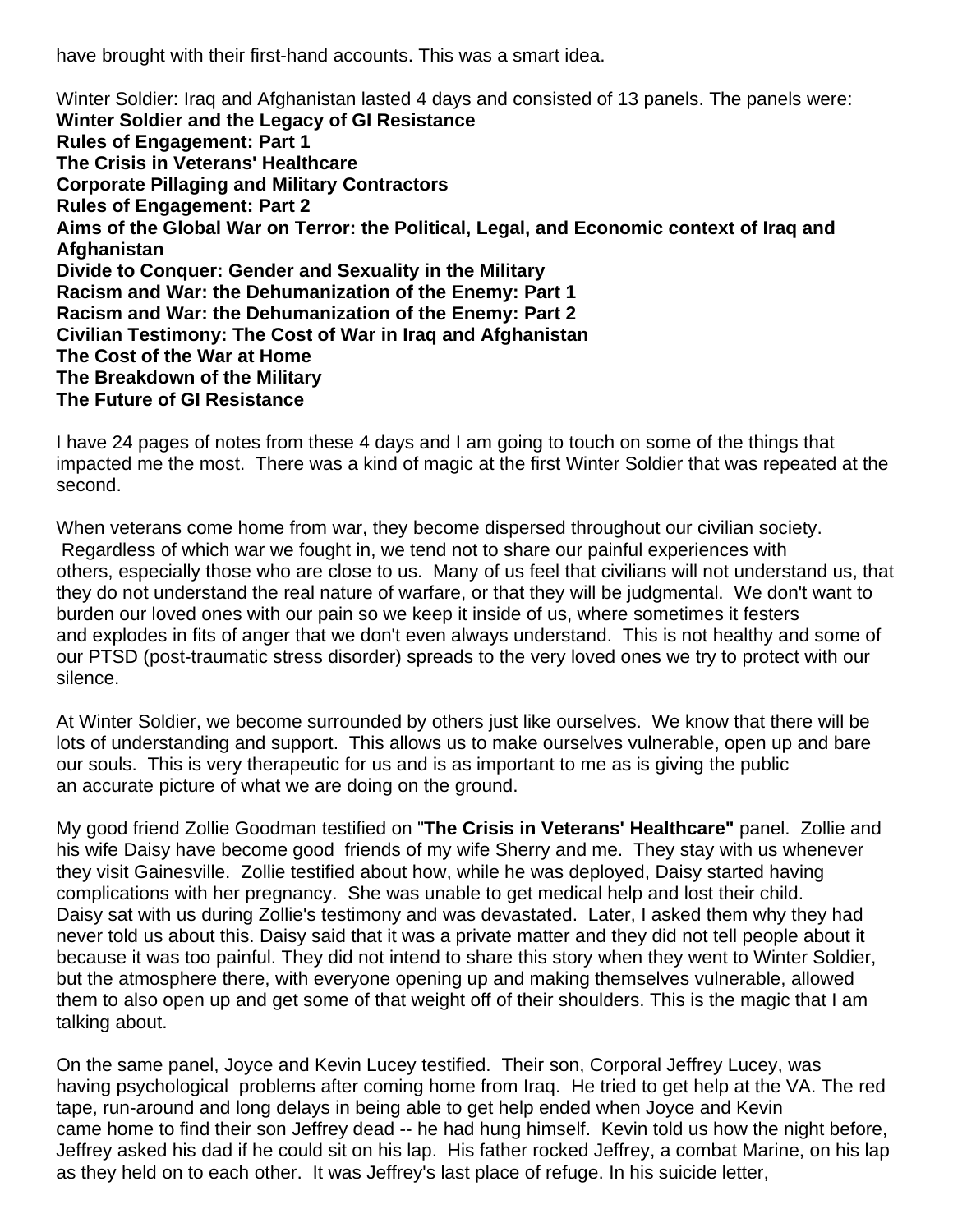he apologized to his parents and asked them to please remember him as the happy kid he was before he went into the Marines.

The Luceys spoke about how when Jeffrey was in Iraq they worried and prayed for his safety. They thought once he got home he would be fine. The son who came home was different from the son who left and he had more psychological pain than he could live with. The Luceys never realized that their son's psychological damage could be fatal.

This made me think that most people who have loved ones serving in Iraq and Afghanistan are only thinking about their physical safety and aren't prepared for the psychological damage that their loved ones will come home with. This is a hidden epidemic -- its surface is just being scratched. The majority of those who have served in Iraq and Afghanistan are still serving; of those who have gotten out of the service, 33% have filed with the VA for PTSD. According to a CBS study, "One age group stood out. Veterans aged 20 through 24, those who have served during the war on terror. They had the highest suicide rate among all veterans, estimated between two and four times higher than civilians the same age." The study also found "In 2005, for example, in just 45 states, there were at least 6,256 suicides among those who served in the armed forces. That's 120 each and every week, in just one year."

The testimony from the **Rules of Engagement** panels was very similar to Winter Soldier 1. Jeff Smith of Orlando testified that the turning point for him came when a farmer was shot and killed while irrigating his crops at night. The reason he was irrigating his crops at night is that that was when the electricity came on and provided the water. What upset Jeff the most was that his superiors knew that was why the farmer was out there, but that didn't matter -- he was violating the rules by being out there at night and so it was okay to shoot him.

I was surprised to learn that people carrying shovels were legitimate targets because they use shovels to bury explosive devices. You don't want to go out on your roof with your cell phone to get better reception because people using cell phones on a roof top are legitimate targets since cell phones are used to set off explosive devices. Some soldiers carry shovels and extra rifles with them (called drop weapons) so they can drop them on dead bodies to justify the killing. I guess you might call this an improvement from Vietnam since we did not have to plant weapons to justify our killing.

It does not matter what you think or believe about a war or what your intentions are before you get there. Once you are there and the reality of war hits you, you change. As soon as you see friends getting killed and wounded, the Mission Changes. The new Mission becomes Survival; you want you and your buddies to make it home safe and sound.

The nature of a war of occupation is such that things only get worse. When you cannot tell the difference between the people who support you and the people who want to harm you, you make mistakes. Everyone is a potential enemy. You tend to err on the side of safety for you and your buddies. A Marine named Jason Washburn told how a woman was coming toward them carrying a large bag. He raised his hand to motion her to stop; she did not. Acting out of fear of an explosive, they killed her. The bag turned out to be groceries; she was bringing food to them. Not only does this scar our troops but you better believe that the family and friends of that women are no longer supporting our troops. You end up with what is called a dead man's spiral. The harder our troops fight to survive, the more they err; the more people they drive into the arms of those trying to kill our troops, the more casualties we take. This is the opposite of "Winning Hearts and Minds". A number of the people who testified made public apologies to the Iraqis for what they had done.

The fact of the matter is that we invaded Iraq and destroyed their way of life to impose upon them a way of life that our government in its condescending arrogance considered better for them. We did this in violation of international law and in my mind in violation of ethical and moral conduct. What our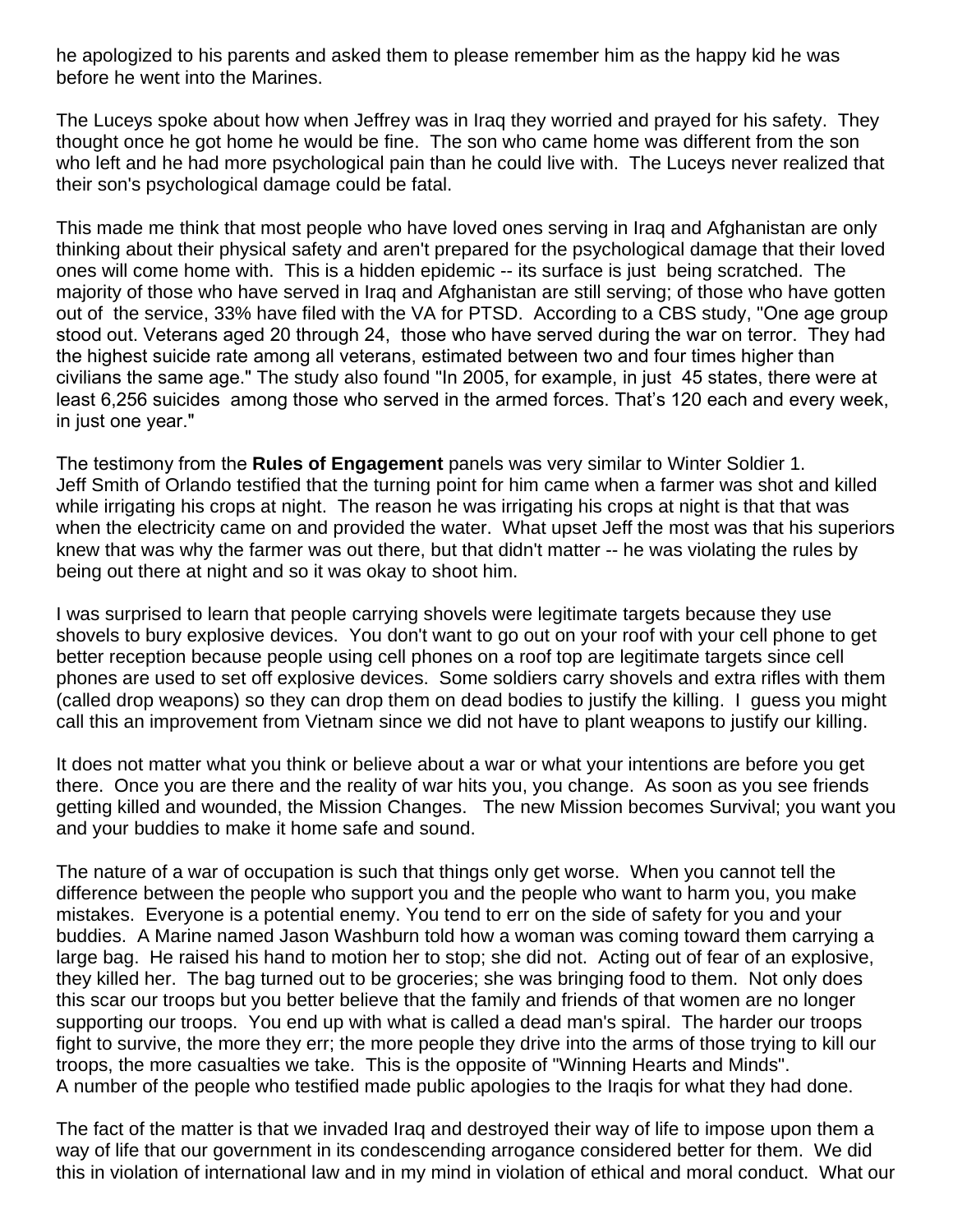government now hopes to accomplish for the people of Iraq is a country that is stable, where the different factions are not trying to kill each other, where there is no tolerance for Al-Qaeda or Hezbollah, where the people have running water, electricity, food in the stores, medicine in the hospitals, physical safety on the streets. We would want them to be secular rather than fundamentalist. This is what our government would consider victory and this is exactly what the people of Iraq had under Saddam Hussein.

I know of no way that we can, with force of arms, take this society that we smashed and crippled and give the people back the stability that they had.

The **Racism and War: the Dehumanization of the Enemy** panels show us another side of war. In order for our troops to be willing to kill others, they must be trained to believe that the lives of our people are more valuable than the lives of the inhabitants of the country we happen to be occupying. They must believe that the other side has it coming. Liam Madden, a Marine, said, "Making the enemy into something less than human is fundamental to prosecuting a war."

# **The Cost of the War at Home**

Adrienne Kinney**,** a former NSA (National [Security Agency\)](http://www.afterdowningstreet.org/?q=node/24183) employee, spoke about how they broke the rules, spied on [Americans and](http://www.afterdowningstreet.org/?q=node/24183) were told not to mention it in their reports. They spied on journalists, the Red Cross and NGOs (non-governmental organizations). She spoke of how all of these things are now legal and the destruction of the Constitution is the most damaging cost of this war.

Carlos Arredondo, whose son Alex was killed in Iraq, spoke with anger about how the military is allowed to come on high school campuses and "seduce" the children. When the Marines came to his home to notify him about his son's death, Carlos ordered them to leave. When they refused, he took a can of gasoline and burned their vehicle. He got caught in the fire, received 3rd degree burns and was taken to the hospital. His bill was \$42,000 and the hospital put a lien on his house to get their payment.

### **Divide to Conquer: Gender and Sexuality in the Military**

Jeff Key, a Marine, spoke about the idea that showing your emotions and crying is somehow "feminine" or "gay".

Margaret Stevens said that for many female recruits, their first sexual encounter is with their recruiter. In the West Los Angeles VA Healthcare Center, 41% of woman veterans have reported being sexually assaulted while serving in the military. According to the Department of Defense, in 2006 there were 2947 sexual assaults in the military and in 2007 only 8% of the accused rapists were referred for Courts-Martial. Anyone think that the military is a good career choice for your daughter?

### **Corporate Pillaging and Military Contractors**

Kelly Dougherty, who served as an MP, spoke about how her unit would use deadly force to protect KBR (Kellogg, Brown & Root) vehicles and when the vehicles would break down, they would abandon them and destroy them on a daily basis. Since all of the no-bid contracts are cost plus contracts, the contractors get back all of the money for their cost including replacement of abandoned vehicles and, on top of that, they get a percentage of all their costs. So the more they waste, the more they make.

The privatization of the war has made the use of mercenary forces from companies like Blackwater very profitable for the private sector and, since they get paid an enormously larger salary than the troops, this drives up our cost as taxpayers. These mercenaries also operate outside the rules of war and are not held accountable for their actions. In fact, they have immunity. It was the killing of 4 Blackwater contractors in Fallujah that resulted in the turning of Fallujah into a free fire zone resulting in the death of thousands of Iraqi's and many Marines. The uncontrolled conduct of these contractors has actually undermined our efforts and the safety of our troops.